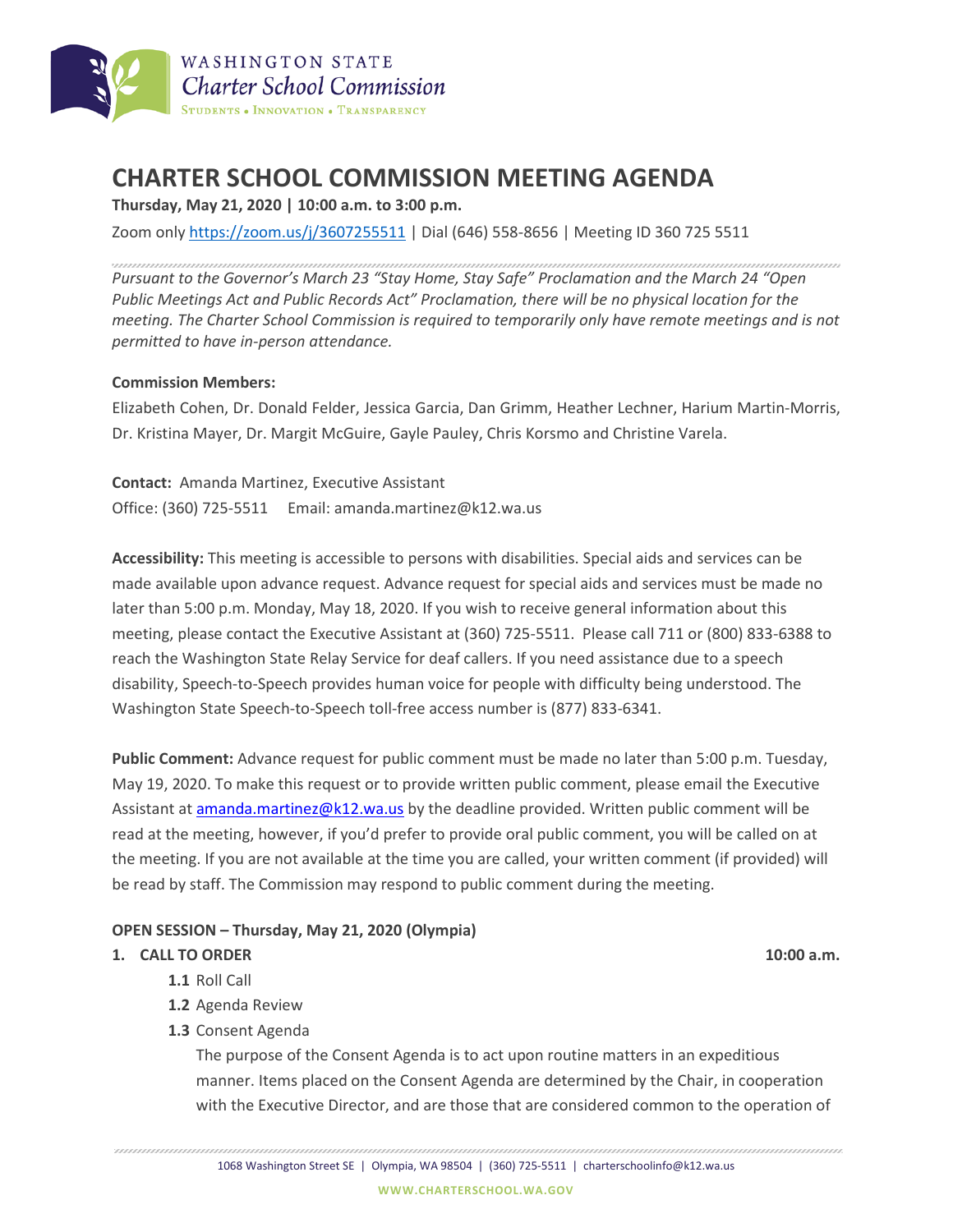the Board and normally require no special board discussion or debate. A board member may request that any item on the Consent Agenda be removed and inserted at an appropriate place on the regular agenda. Items on the Consent Agenda for this meeting include:

- Approval of Minutes from:
	- o March 23, 2020 Meeting
	- o May 12, 2020 Special Meeting
	- o May 13, 2020 Special Meeting
	- o May 19, 2020 Special Meeting
- Standing and Ad-hoc Committee Minutes

|                                                                     | 2. PUBLIC COMMENT                                                    |                                                            | 10:10 a.m.   |
|---------------------------------------------------------------------|----------------------------------------------------------------------|------------------------------------------------------------|--------------|
| 3.                                                                  | <b>CHAIR REPORT</b>                                                  |                                                            | 10:40 a.m.   |
|                                                                     | <b>3.1</b> Commissioner Appointment Updates                          |                                                            |              |
|                                                                     | 3.1.1 Welcome Chris Korsmo<br><b>3.2</b> Commissioner Transition     |                                                            |              |
|                                                                     | <b>3.3</b> Commission Capacity Matrix                                |                                                            |              |
|                                                                     |                                                                      |                                                            |              |
| 4.                                                                  | <b>EXECUTIVE DIRECTOR REPORT</b>                                     |                                                            | $10:50$ a.m. |
|                                                                     | 4.1 General Updates                                                  |                                                            |              |
|                                                                     |                                                                      | 4.1.1 COVID-19                                             |              |
|                                                                     |                                                                      | 4.1.2 Planning Year Schools                                |              |
|                                                                     | 4.1.3                                                                | Summit Public Schools Special Education Enforcement Action |              |
|                                                                     |                                                                      | 5. CHARTER CONTRACT RENEWAL UPDATES AND CONSIDERATION      | $11:10$ a.m. |
|                                                                     |                                                                      | 5.1 Explicit Renewal Criteria Consideration                |              |
| 6.                                                                  |                                                                      | <b>CHARTER SCHOOL PERFORMANCE UPDATE</b>                   | $11:25$ a.m. |
|                                                                     |                                                                      | 6.1 2018-19 Financial Performance Framework Reports        |              |
| <b>TRANSITIONAL KINDERGARTEN DISCUSSION AND CONSIDERATION</b><br>7. |                                                                      |                                                            | $11:35$ a.m. |
|                                                                     | 7.1 Guest Presentation: Karma Hugo, Director of Early Learning, OSPI |                                                            |              |
|                                                                     | <b>7.2</b> Executive Director Recommendation Consideration           |                                                            |              |
| 8.                                                                  | <b>BREAK</b>                                                         |                                                            | 12:40 p.m.   |
|                                                                     |                                                                      |                                                            |              |
| 9.                                                                  | <b>NEW SCHOOL APPLICATION UPDATES</b>                                |                                                            | 12:50 p.m.   |
|                                                                     | 9.1 Public Forums Recap                                              |                                                            |              |
|                                                                     | 9.2 June Meeting Prep                                                |                                                            |              |